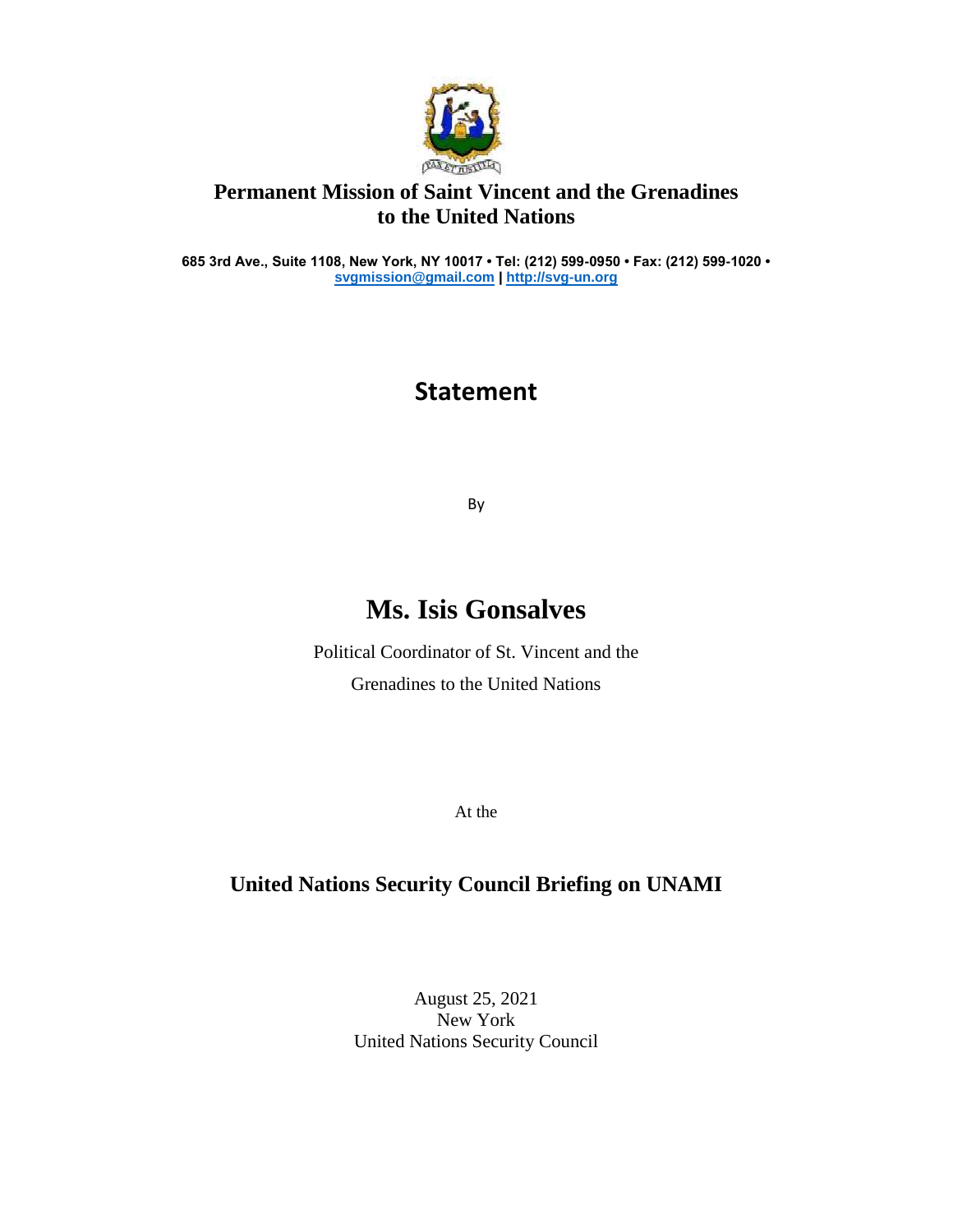Thank you, Mr. President. We begin by expressing our appreciation to Ms. Jeanine Heniss-Plasschaert for her briefing on the recent developments in Iraq, and her efforts made towards the discharge of UNAMI's mandate.

We welcome the Government's commitment to conducting free and just elections. We recognise the importance of the enhanced technical support provided by UNAMI to the Independent High Electoral Commission, which has made significant advancements in its preparation towards elections. UNAMI's deployment of additional electoral advisers will contribute to the integrity of the electoral process, and we encourage Iraq's international partners to positively consider the Government's request for electoral observers. The elections will be a flagship moment for the people of Iraq to exercise their rights to freely choose their representatives, make their voices heard, and for the trust between the Government and the citizens to be bolstered. To this end, we emphasize the importance of broad and genuine participation from all sectors of society in the elections. We encourage the Government and stakeholders within the country to engage in dialogue in these critical weeks preceding the scheduled elections. We stress that the involvement of women in elections and in the government will advance the shaping of an inclusive and prosperous Iraq, as women play an important role in the stability, progress and long-term development of nations.

Indeed the holding of free, fair and credible elections is critical to the future of Iraq. Also important to its reconstruction is respect for human rights and the rule of law. The preservation of these core pillars requires accountability and justice, and we call on the authorities to ensure that violators of human rights, including those that targeted civil society activists, human rights defenders and peaceful demonstrators, are held accountable. In this context, we express concern that attacks by ISIL